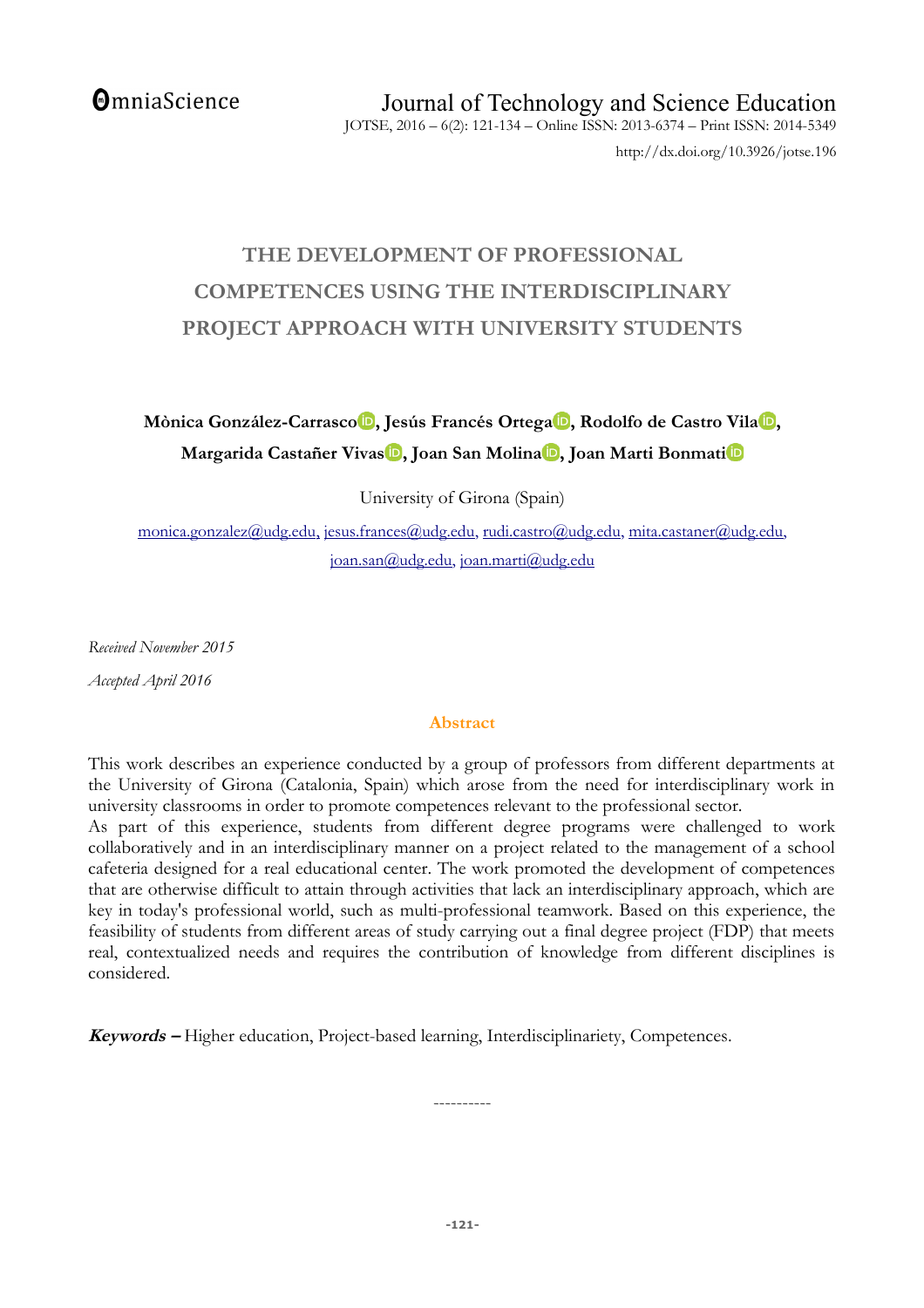## **1. Introduction: Justification for an interdisciplinary project**

A few years after implementing a system in which competences constitute the focal point of the teaching-learning systems at the university, we are able to confirm that much greater progress has been made in the integration of knowledge and skills than in the integration or a complementary approach to the different disciplines within a given curriculum. The trend that has traditionally characterized university instruction has been to compartmentalize courses in a way that isolates them from one another. This is one of the most important reasons why integration has so rarely occurred in the past. Boden, Borrego and Newswander (2011) attribute this phenomenon to the existence of the culture of the discipline, thanks to which students are socialized in a system of higher education that is organized according to disciplines, which tend to maintain a hierarchical relationship amongst themselves (Long, 2001).

The aforementioned lack of integration has important consequences over the medium and long term. In this sense, it is generally agreed that the socialization in a particular discipline subtly models the students' ways of thinking and orientation towards learning, which often ultimately leads to a mutual lack of understanding among specialists in different fields when they attempt to collaborate with one another (Woods, 2007). This lack of integration also complicates what some authors refer to as interdisciplinary thought or comprehension (Spelt, Biemans, Tobi, Luning & Mulder, 2009). This refers to the development of skills that are increasingly required by today's professionals, which have to do with the possibility of changing perspectives, synthesizing knowledge from different disciplines and addressing complexity.

According to Posada (2004), competence-based training necessarily implies the integration of disciplines, knowledge, skills, practices and values, and this integration is necessary for the training of good professionals. The aforementioned author starts with the distinction made by Piaget (1979, cited in Posada, 2004) among the different levels of disciplinary integration: multidisciplinarity, interdisciplinarity and transdisciplinarity.

Multidisciplinarity represents the lowest level of integration and occurs when information from several disciplines is sought in response to a question, case or situation, without this interaction modifying or enriching these disciplines. This level is considered as the first phase in the creation of an interdisciplinary work. In spite of the fact that the current curricula have required greater coordination among instructors, which has facilitated a certain increase in the integration of different fields of knowledge within the same discipline (for example, in terms of the practical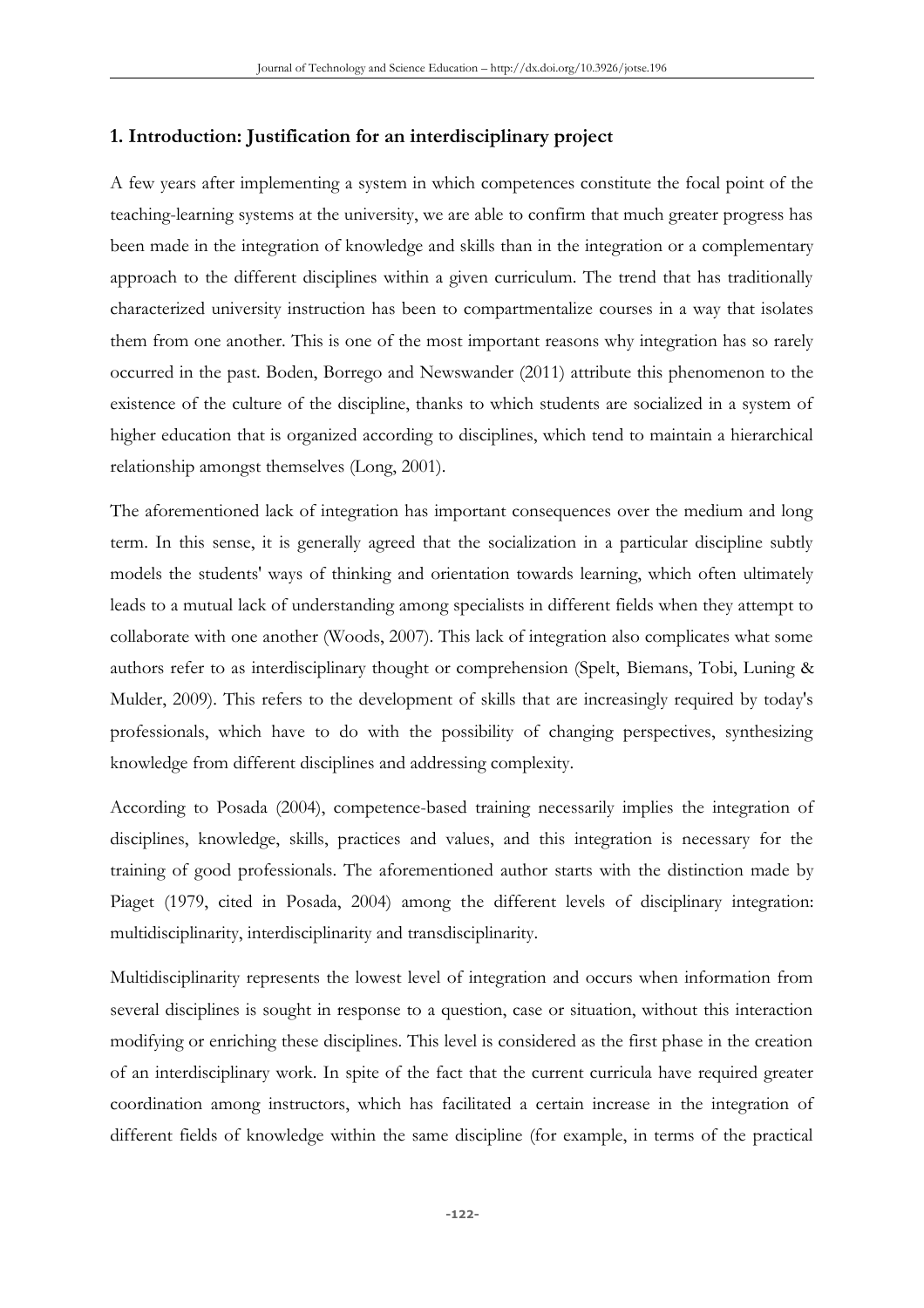activities and final degree/Master's projects), the actions that are being carried out cannot even be considered to be multidisciplinary.

Interdisciplinarity constitutes the second level of disciplinary integration. It takes place when the cooperation among the disciplines consists of real interactions and thus results in mutual enrichment, and even the actual transformation of the research and learning concepts and methodologies. Learning based on interdisciplinarity provides important advantages, among which Woods (2007) highlights: the development of a critical capacity in the discipline itself, which comes from seeing its limitations from another perspective; greater preparation for today's employment context, in which multi-professional work teams are increasingly common; and a better approach to current problems that require a much more comprehensive vision. Along these same lines, Holley (2009) emphasizes that students not only increase their fluency in the ideas and language of the different disciplines, they also expand their capacities in terms of the behaviors that are expected by each in a professional context.

Finally, in transdisciplinarity, theoretical systems are constructed without any clear boundaries between the disciplines. This is the most advanced stage of disciplinary integration. The experience described in this article takes place at the second level of integration, i.e., interdisciplinarity. It may serve as the basis for future activities, such as final degree projects, of a transdisciplinary nature.

Nikitina (2006), in turn, proposes a classification of interdisciplinary instruction in terms of three possible strategies to follow: contextualization, conceptualization and a problem-centered focus. Contextualization refers to the consideration of the disciplinary material according to time, culture and personal experience. Conceptualization means identifying the main concepts of the different disciplines and establishing a rigorous, quantifiable connection among them. The problem-centered strategy has been used in the experience described here. It represents the identification of the different ways of thinking in the various disciplines in order to approach real-life problems.

Methodologically speaking, project-based learning (PBL) was the framework chosen to implement the experience, due to its potential connection with the aforementioned problemcentered strategy. This can be considered as the learning which occurs as the result of the effort made by the students to develop a project, which constitutes a specific case of problem-based learning (Valero, 2007). A project is a complex task based on questions or problems that pose a challenge, involving the student in the design, problem solving, decision making and search for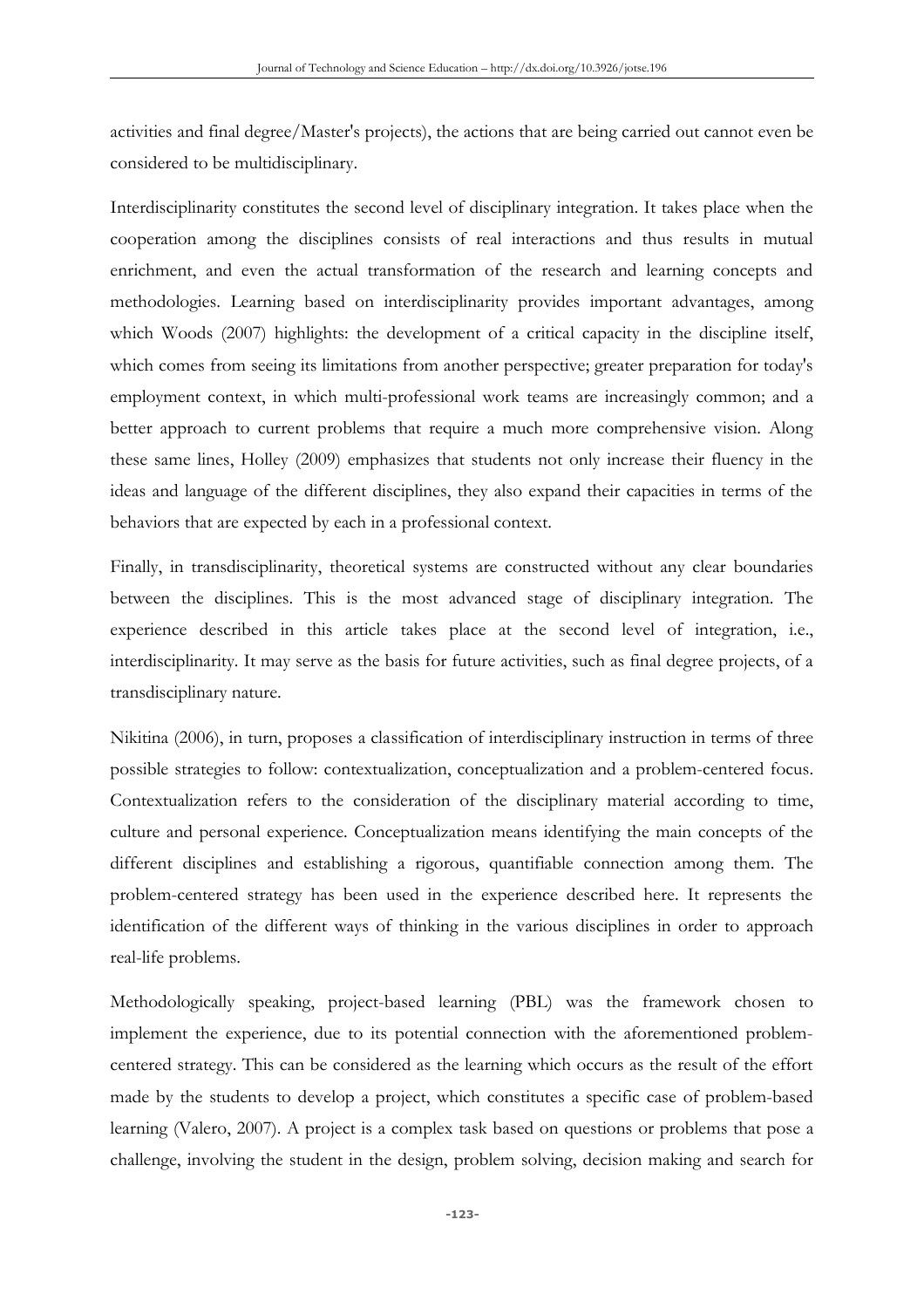information. It also offers students the possibility to work relatively autonomously over a more or less extended period of time. Their efforts culminate in a realistic product or presentation (Jones, Rasmussen and Moffitt, 1997; Thomas, Mergendoller and Michaelson, 1999; cited in Thomas, 2000), which represents proof of their learning. According to Markham (2003), PBL consists of proposing a project to the students that is perceived as ambitious, but feasible, which they must complete in small groups. In the context of this methodology, the teaching-learning process is organized according to the learning needs of the teams.

In spite of the important advantages that PBL has in terms of developing competences, among which are the capacity for analysis and reflection on the action itself and the increased autonomy when it comes to managing one's learning, it has a limited capacity to promote teamwork or problem solving and to stimulate the integration of knowledge from different disciplines if applied with students from the same group or class. Based on these limitations of this methodology as it is usually applied, this experience has been created based on the framework of promoting interdisciplinarity.

### **2. Project objective**

The experience was carried out within the framework of the Interdisciplinary Project Network (IP) associated with the Institute of Education Sciences at the University of Girona. The objective of the experience, conducted with students outside the normal classroom and in an area that did not belong to any particular college, was to promote the development of competences closely associated with the professional world, such as teamwork and problem solving (Vaatstra & Vries, 2007), based on a contextualized project that required interdisciplinary work. The activity was construed and enriched by contributions from each of the knowledge areas of the professors on the network.

The aim of the activity carried out was to develop, in a collaborative and interdisciplinary manner, a project to manage a school cafeteria, designed for a real educational center located in Vall d'Aro (province of Girona, Catalonia), according to Project-Based Learning (PBL) methodology, with the requirement that it added an innovative aspect to the services already offered. This approach is intended to promote teamwork and problem solving among the students to a degree that would be difficult to obtain if the project were carried out by students from the same group or class.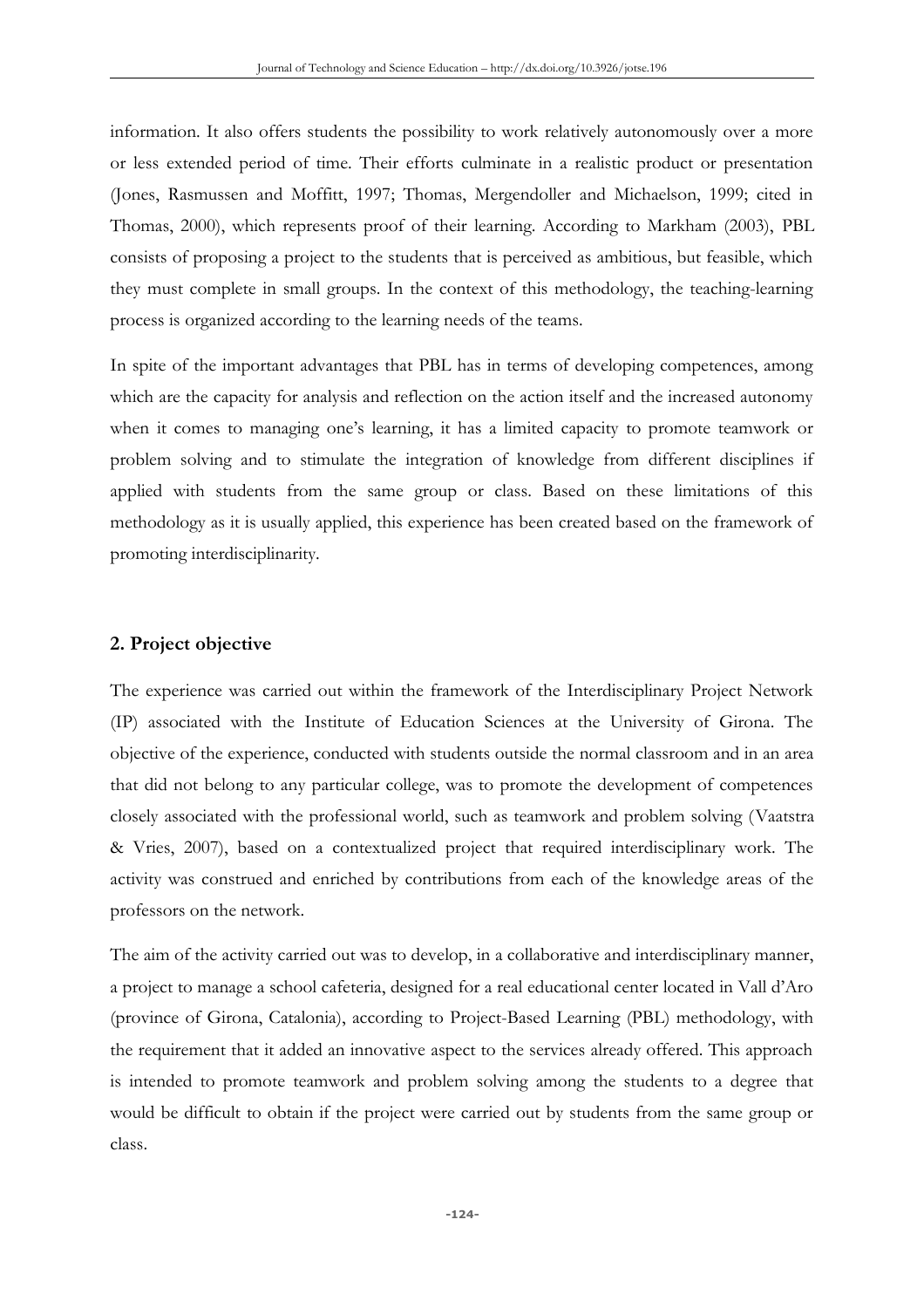## **3. Work methodology**

During two academic years, a group of professors belonging to different departments and colleges at the University of Girona met regularly to design an activity that involved interdisciplinary work on an educational project based on PBL methodology. For the project to be successful, it was considered necessary for the topic (work proposal) to be capable of being analyzed and diagnosed from different perspectives, for there to be different alternatives for its resolution, and for it to have a level of complexity that was such that it required the participation of different types of professionals.

## **3.1 Discursive logic of the project**

The project is structured based on the discursive logic of WHAT, HOW and WHY. With regard to WHAT and drawing from the assignment (the title of the project), the different groups of students were required to define their specific objectives and the strategies that they considered necessary for the design and construction of the project. In terms of HOW to do it, the groups decided on and justified the key elements the proposal needed to contain. Finally, the WHY question was considered to be a necessary element to address in order to experiment and obtain the maximum performance from the individual and teamwork, in the form of the completion and defense of the project design, and to profit from the work performed.

The project assigned to the students was specified on different levels. The first level of specificity required the students to draft a school cafeteria management model that involved a change in the food management model and in the complementary activities offered in a school cafeteria, and if possible, a change in the financial management. The next level of specificity was defined as the MESSI project of Vall d'Aro (the acronym in Catalan stands for Sustainable, Charitable and Innovative Eco-friendly Cafeterias). This last definition also specified the place: each group of students was to choose a school located in this valley made up by the municipalities of Santa Cristina d'Aro, Castell d'Aro-Platja d'Aro and Sant Feliu de Guíxols.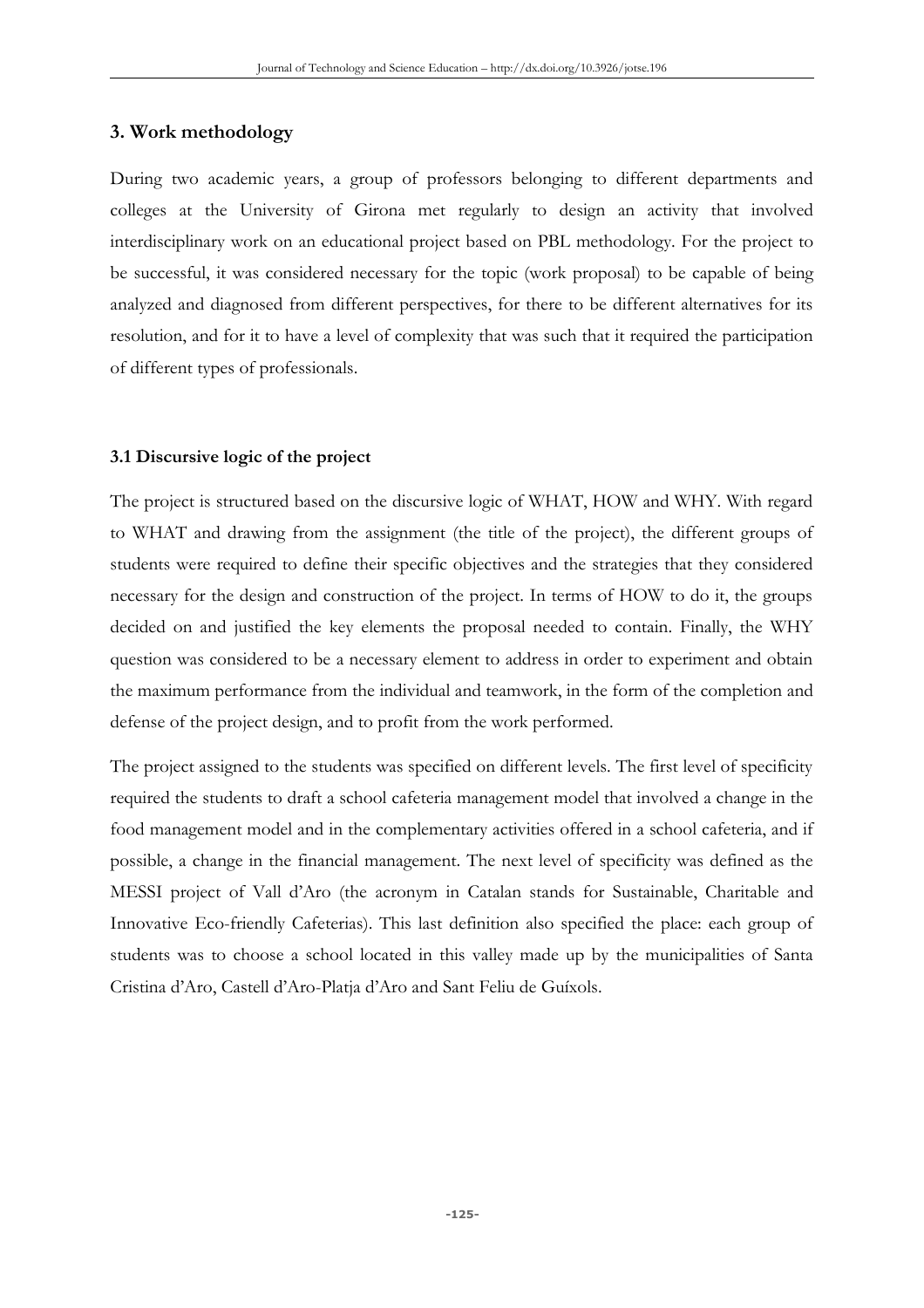## **3.2 Project timing**

The project was carried out over two months (in April and May 2014) and was concluded after four joint work sessions between students and professors. Each session lasted two hours, and except for in the first session, a presentation of the results was given by each group before the entire group. These four sessions consisted of:

- An initial meeting to present the project, the methodology to be used and the structure of the work. In addition, the four groups were formed, the schools to choose from were presented and the groups were organized.
- Based on a presentation about the structure of the different school cafeterias and how they worked by the student groups, the preparation of the proposal was considered. To do this, a specification task was completed, aimed at meeting the MESSI requirements. The aspects that would later be evaluated were also explained.
- After the presentation, discussion and assessment of the objectives and strategies proposed by each group for their school cafeteria, the next step was the preparation of the final presentation, where the students were informed about the different sections that needed to be included so that the projects could be compared among the groups.
- A Final presentation of each of the projects was given orally, at which time the corresponding written documents were also handed in (final project report and a hard copy of the presentation).

## **3.3 Project participants**

A total of 22 students participated in the project, all of whom were registered in the courses taught by the professors involved at the time. Five students were from the agri-food program, four from industrial engineering, four from medicine and nine from psychology. The 22 students were divided into four work groups in a way that minimized matching up students from the same program as much as possible. Each group was assigned one of the schools participating in the experience, as shown in Table 1.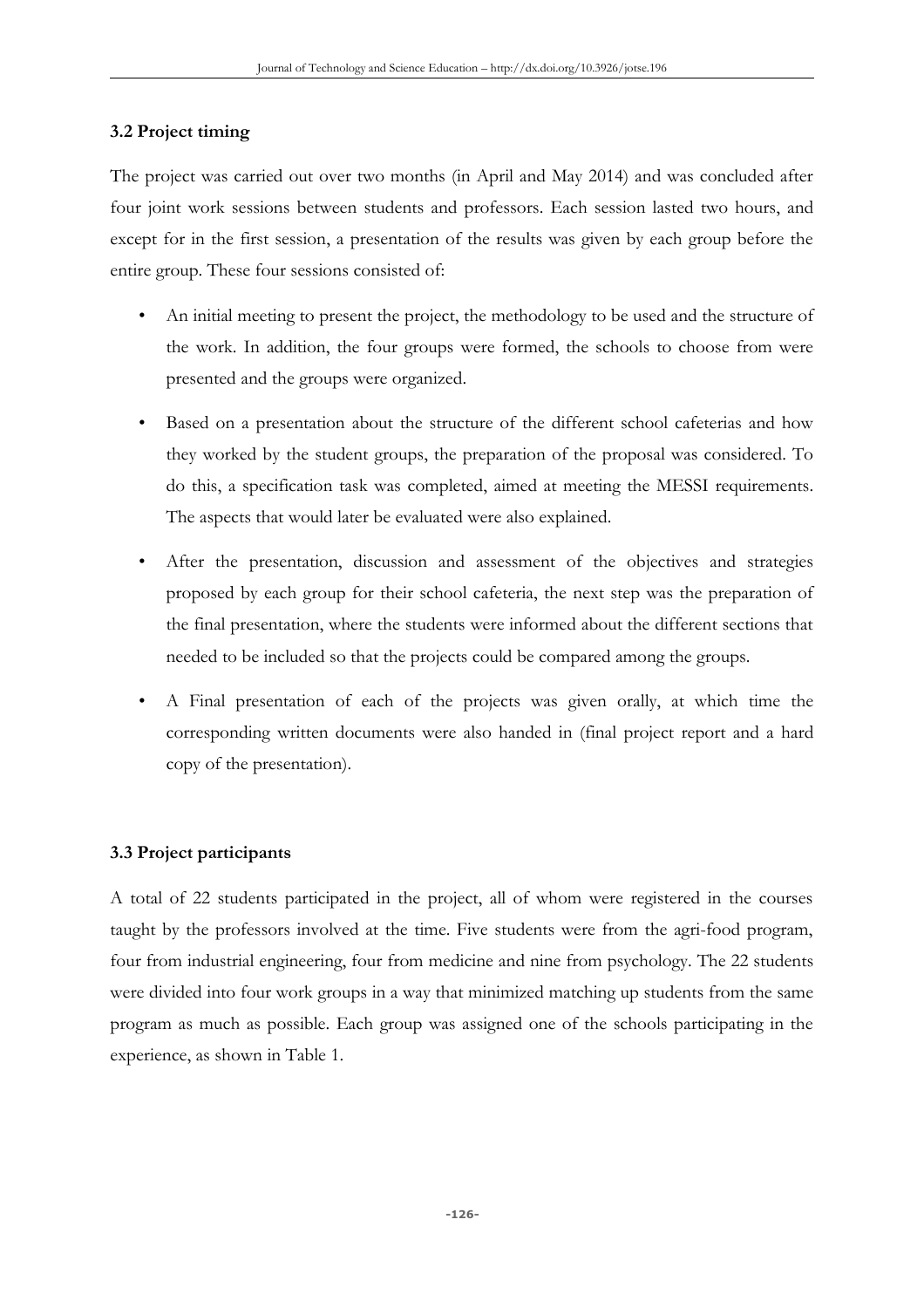| Number of students per group-school, according to university studies |                 |   |  |  |              |  |  |  |  |  |
|----------------------------------------------------------------------|-----------------|---|--|--|--------------|--|--|--|--|--|
|                                                                      | Schools studied |   |  |  |              |  |  |  |  |  |
| University program                                                   |                 |   |  |  | <b>TOTAL</b> |  |  |  |  |  |
| Agri-food Engineering and Technology                                 |                 |   |  |  |              |  |  |  |  |  |
| Psychology                                                           |                 | ◠ |  |  |              |  |  |  |  |  |
| <b>Industrial Engineering</b>                                        |                 |   |  |  |              |  |  |  |  |  |
| Medicine                                                             |                 |   |  |  |              |  |  |  |  |  |
| Total                                                                |                 |   |  |  |              |  |  |  |  |  |

A, B, C, D= Schools located in Vall d' Aro, Girona

Table 1. Student assignment to each school, according to university degree program

#### **3.4 Development of the project**

The work groups, considering the characteristics of their assigned schools (number of students who use the cafeteria, socioeconomic class of their families, educational environment, etc.), were required to address each of the key concepts that formed part of the MESSI project. Their proposals needed to specifically address topics such as the menu (0-km products, responsible consumption, Mediterranean diet, product quality control and carbon footprint), the expense (cost control and affordable cost according to the social structure of the families) and the arrangement of space and organization of the center (preventive medicine, healthy habits, social climate).

The students needed to learn and make an effort to work as a team throughout the process, completing tasks related to their area of study and integrating them into the group work, reevaluating them and ultimately creating an interdisciplinary project. This meant knowing how to transmit their knowledge, acquire new knowledge, take responsibility for the tasks to be performed, present their points of view and defend the agreements made as a group.

The project was evaluated by the professors and two professionals associated with the topic of the proposed project (the town council member in charge of Tourism in Platja d'Aro and the manager of the school cafeterias in the local Consell Comarcal (Local body, made up by a group of municipalities). Each used the same rubric that had previously been presented to the students. The rubric considered a set of items that referred to the key points of the project, the quality of the documents written (final report and copy of the presentation) and the oral defense itself. The rubric used an evaluation scale, which expressed agreement-disagreement numerically from 1 to 5. Eight aspects were specifically evaluated, as described below:

- (1) How well the proposed activities match the objectives of the MESSI project.
- (2) The diagnosis and contextualization of the current conditions at the school.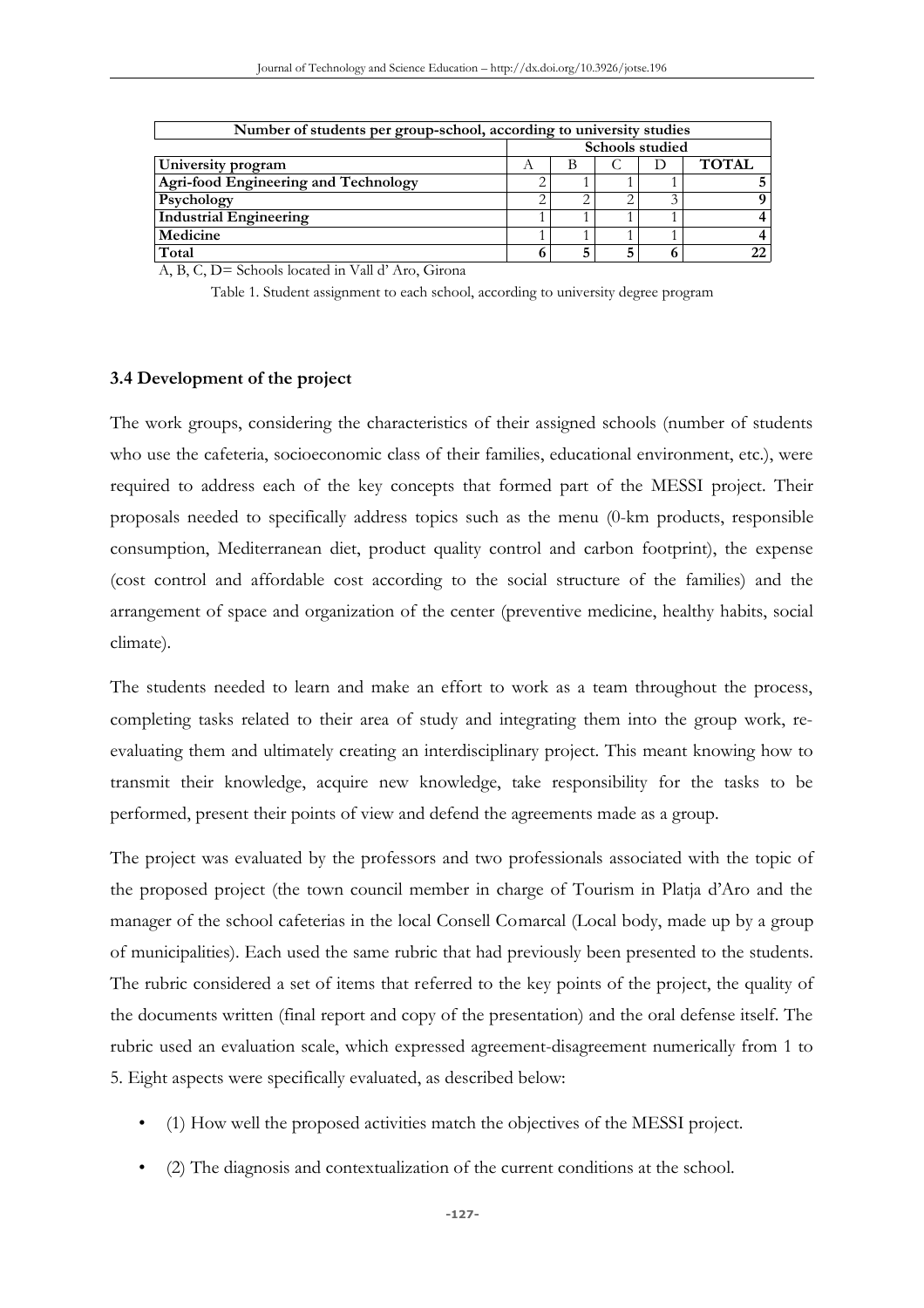- (3) The substantial change that the proposals represented in the activities.
- (4) Coverage of all the indicated aspects (menu, expenses, resistance to change, etc.)
- (5) The existence and clear definition of the evaluation indicators.
- (6) Substantiation based on experiences in other contexts.
- (7) Corroboration with persons involved at the schools.
- (8) Defense of the project by the different team members.

## **4. Project results**

The results of the evaluation according to the indicators included on the rubric are shown below (Table 2):

|               |  | Score on a scale of 1 to 5, measuring agreement-disagreement |     |          |     |  |                |     |    |     |  |                |                |                |     |  |                |     |     |     |                |
|---------------|--|--------------------------------------------------------------|-----|----------|-----|--|----------------|-----|----|-----|--|----------------|----------------|----------------|-----|--|----------------|-----|-----|-----|----------------|
| Rub.          |  |                                                              |     | School A |     |  | School B       |     |    |     |  | School C       |                |                |     |  | School D       |     |     |     |                |
| quest.        |  | E1                                                           | E2  | E3       | TE  |  | E1             | E2  | E3 | TE  |  | E1             | E2             | E3             | TE  |  | E1             | E2  | E3  | TE  | Avg.<br>score. |
| 1             |  | 4                                                            | 5   | 5.       | 4.7 |  | 4              | 4   | 5  | 4.3 |  | $\overline{2}$ | 4              | $\overline{4}$ | 3.3 |  | 4              | 4   | 4   | 4.0 | 4.1            |
| 2             |  | 2                                                            | 4   | 4        | 3.3 |  | 5              | 4   | 5  | 4.7 |  | $\overline{2}$ | 3              |                | 2.5 |  | 5              | 4   | 4   | 4.3 | 3.7            |
| 3             |  | 3                                                            | 4   |          | 3.7 |  | 3              | 3   |    | 3.0 |  | 3              | 2              |                | 2.5 |  | 3              | 3   | 4   | 3.3 | 3.1            |
| 4             |  | 4                                                            | 3   | 5.       | 4.0 |  | 3              | 3   |    | 3.0 |  | $\overline{2}$ | 2              | $\overline{4}$ | 2.7 |  | 5              | ◠   | 4   | 3.7 | 3.3            |
| 5             |  | 5                                                            | 4   | 5.       | 4.7 |  | 3              | 4   |    | 3.5 |  | 3              | $\overline{2}$ |                | 2.5 |  | 5              | 4   | 4   | 4.3 | 3.7            |
| 6             |  | 5                                                            | 5   | 4        | 4.7 |  | 4              | 4   | 5  | 4.3 |  | $\overline{2}$ | 2              |                | 2.0 |  | 2              | 4   | 4   | 3.3 | 3.6            |
| 7             |  | 4                                                            | 5   | 4        | 4.3 |  | $\overline{2}$ | 4   |    | 3.0 |  | 2              | 2              | 3              | 2.3 |  | $\overline{2}$ | 4   | 5.  | 3.7 | 3.3            |
| 8             |  | 5.                                                           | 5   | 5.       | 5.0 |  | 5              | 5   | 5  | 5.0 |  | 3              | 4              | $\overline{4}$ | 3.7 |  | 5              | 4   | 4   | 4.3 | 4.5            |
| Avg.<br>score |  | 4                                                            | 4.3 | 4.5      |     |  | 3.6            | 3.8 | 5  |     |  | 2.4            | 2.6            | 3.7            |     |  | 3.9            | 3.6 | 4.1 |     |                |
| <b>TS</b>     |  | 4.29                                                         |     |          |     |  | 4.00           |     |    |     |  | 2.75           |                |                |     |  | 3.87           |     |     |     |                |

Rub. quest.= rubric questions. E1, E2, E3= evaluators 1, 2, 3. TE=mean score (of three evaluators) for that question. TS= total score or total mean score for the project proposed for that school

Table 2. Results of the evaluation by the professors associated with the project and outside evaluators, according to the indicators included on the rubric

The results observed in items 1 and 8, with the highest scores, indicate that the members of the different groups were involved in the development and execution of the project, confirming that the What, How and Why dynamic was useful and attractive to them. With regard to the lowest scores, corresponding to questions 4 and 7, this may have been due to not having sufficient time to develop the project and the lack of collaboration on the part of the educational institutions,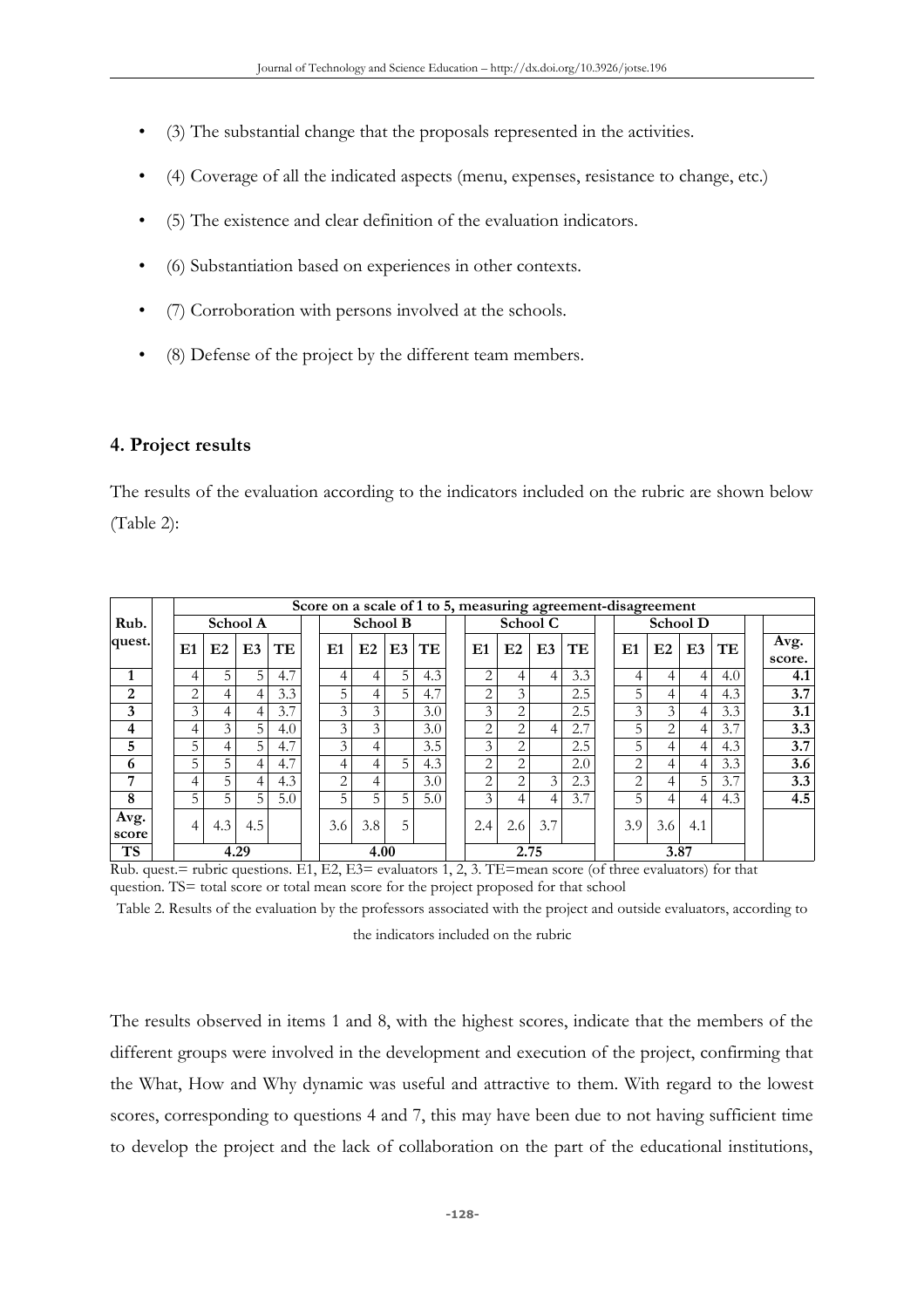respectively. With regard to the scores observed for item 3, our understanding is that the format of the experience failed to stimulate innovation as much as we had hoped. Once again, the time factor may have been decisive. In addition, it should be noted that all the evaluators agreed that project A was the one that best fulfilled the evaluation criteria, while project C was the worst in this regard, which indicates the consistency of the evaluation process itself.

The experience was also evaluated by the students individually, using an anonymous online questionnaire that included both open and closed-ended questions. The aim of the questionnaire was to gather the students' opinions and reflections on the MESSI project. To begin with, they were asked a series of specific questions that required them to indicate the extent to which they agreed with each item. Next, they were asked to provide more elaborate answers to a series of questions related to the project. It was explained to the students that these responses had two objectives: one, to increase awareness about their role in this project, which could contribute to improving their performance on similar activities in the future; and two, to be considered when making improvements to the design of this activity. Table 3 shows the quantitative results.

| Question<br>number            | <b>Survey questions</b>                                                                                                    |      |  |  |  |  |  |
|-------------------------------|----------------------------------------------------------------------------------------------------------------------------|------|--|--|--|--|--|
|                               | The interdisciplinary nature of the project helped me better meet the challenge.                                           | 4.53 |  |  |  |  |  |
| $\mathfrak{D}_{\mathfrak{p}}$ | The awarding of credits had an influence on participation in the project.                                                  | 3.00 |  |  |  |  |  |
| $\mathcal{E}$                 | The final result of the project exceeded my initial expectations.                                                          | 4.00 |  |  |  |  |  |
| 4                             | This type of projects contributes to greater commitment by group members.                                                  | 3.76 |  |  |  |  |  |
| 5                             | This type of projects motivates students.                                                                                  | 3.82 |  |  |  |  |  |
| 6                             | This type of projects promotes problem solving.                                                                            | 4.12 |  |  |  |  |  |
|                               | The proposed topic (management of a school cafeteria) was appropriate for this type of<br>project.                         | 3.35 |  |  |  |  |  |
| 8                             | The Institute of Education Sciences environment was appropriate for conducting the<br>project sessions.                    | 4.53 |  |  |  |  |  |
| 9                             | The faculty members were good communicators and encouraged us during the project.                                          | 4.29 |  |  |  |  |  |
| 10                            | The contributions made by the faculty members during the partial presentation sessions of<br>the project were appropriate. | 3.82 |  |  |  |  |  |

(1) The scoring consisted of the mean of the responses by the 22 students, based on a numeric scale of 1 to 5 that measured agreement-disagreement, where 1=disagreement and 5=complete agreement with each of the items

Table 3. Mean values obtained for the different items included on the survey administered to the students

participating in the MESSI project

As seen in Table 3, questions 1, 6, 8 and 9 received the highest scores. The responses to questions 1 and 6 indicate that we have attained our objective: the interdisciplinary nature of the proposal improves the way in which the challenge was met. Answers 8 and 9 show the high degree of motivation by the professors involved and the desirability of conducting the experience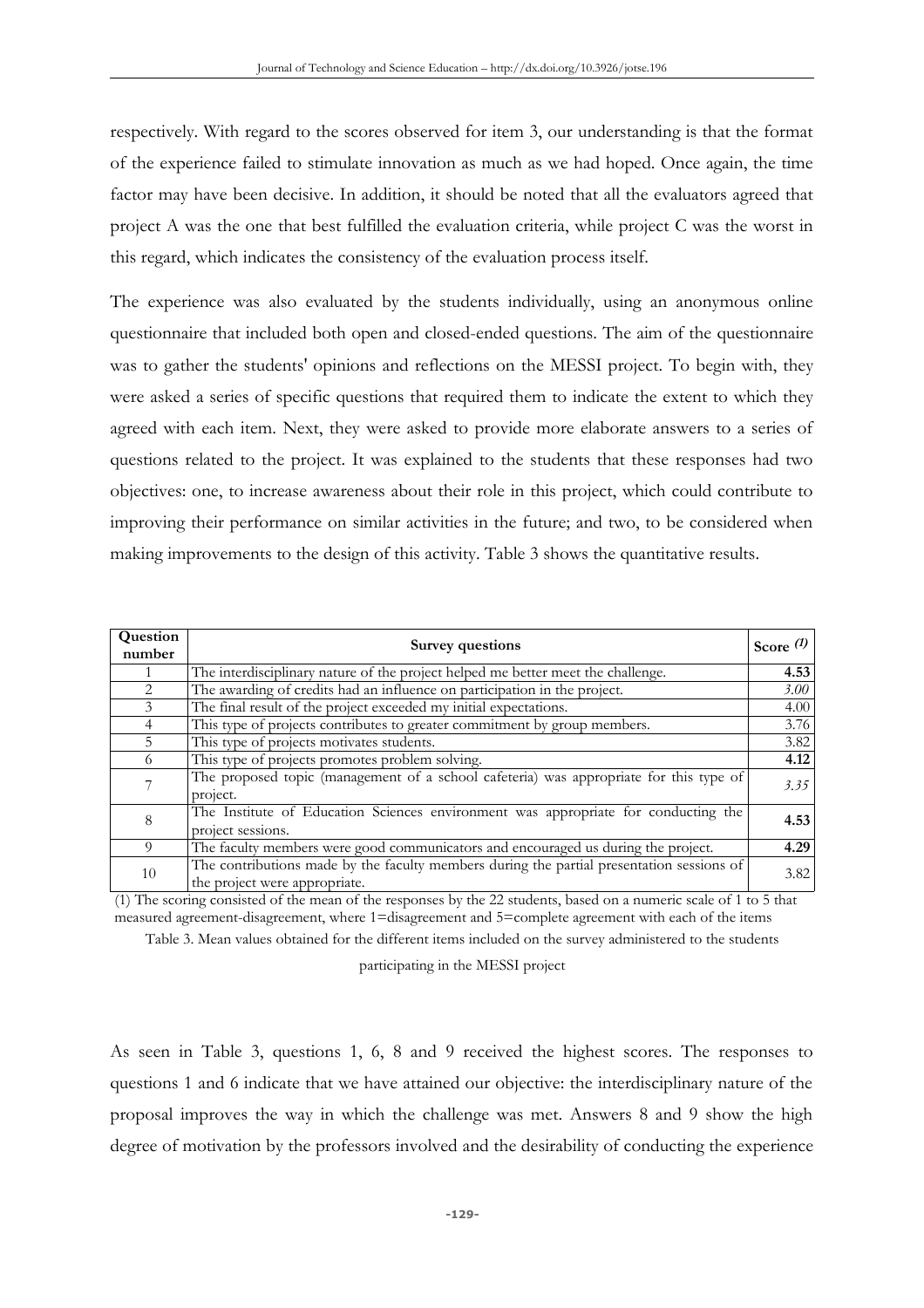in a neutral environment that does not belong to any of the educational centers at the university. Conversely, the responses to questions 2 and 7 show lower mean scores. Question 2 stresses the motivating nature of the experience, as the students were not seeking to earn credits, while question 7 indicates that this was not dependent on the challenge, since the motivation remained the same in spite of the fact that the MESSI challenge did not please everyone. There were no differences in the opinions of the students according to their program of origin.

The qualitative results from the open-ended questions reveal that the interdisciplinary nature was essential to the resolution of the proposed case, and that this type of projects contributes to increasing student motivation and the commitment of all group members. However, the participants stated that they did not have enough time to get to know one another, due to the short duration of the project. This prevented them from overcoming certain conflicts that arose among the group members.

The students also claimed that the different scheduling structures for the courses in the different university colleges prevented them from finding enough time for group work and discussion. On certain occasions, this difficulty resulted in a violation of the spirit of the project, and the tasks were distributed among the group members according to specialty.

With regard to the specific project they worked on, the students reported the lack of involvement of some of the administrations at the schools analyzed. In terms of the professors, they stated that while the project was very well thought out and structured, the faculty needed to be more directly involved in the group work, providing more direct guidance.

## **5. Discussion**

The activity carried out shows that it is feasible to conduct innovative, contextualized, real-life projects that are in turn implemented from the perspective of the different disciplines and knowledge of the students according to their studies. The completely interdisciplinary nature of the proposal contributed to a great extent to its enrichment, which coincides with the approaches of Kruch and Teer (2009), according to which a safe classroom environment can contribute to the learning by the work group. To cite one example, the sensitivity of food technology students to aspects related to the quality of raw materials or that of medical students to dietary and health issues was complemented by energy aspects of the building that concerned the engineering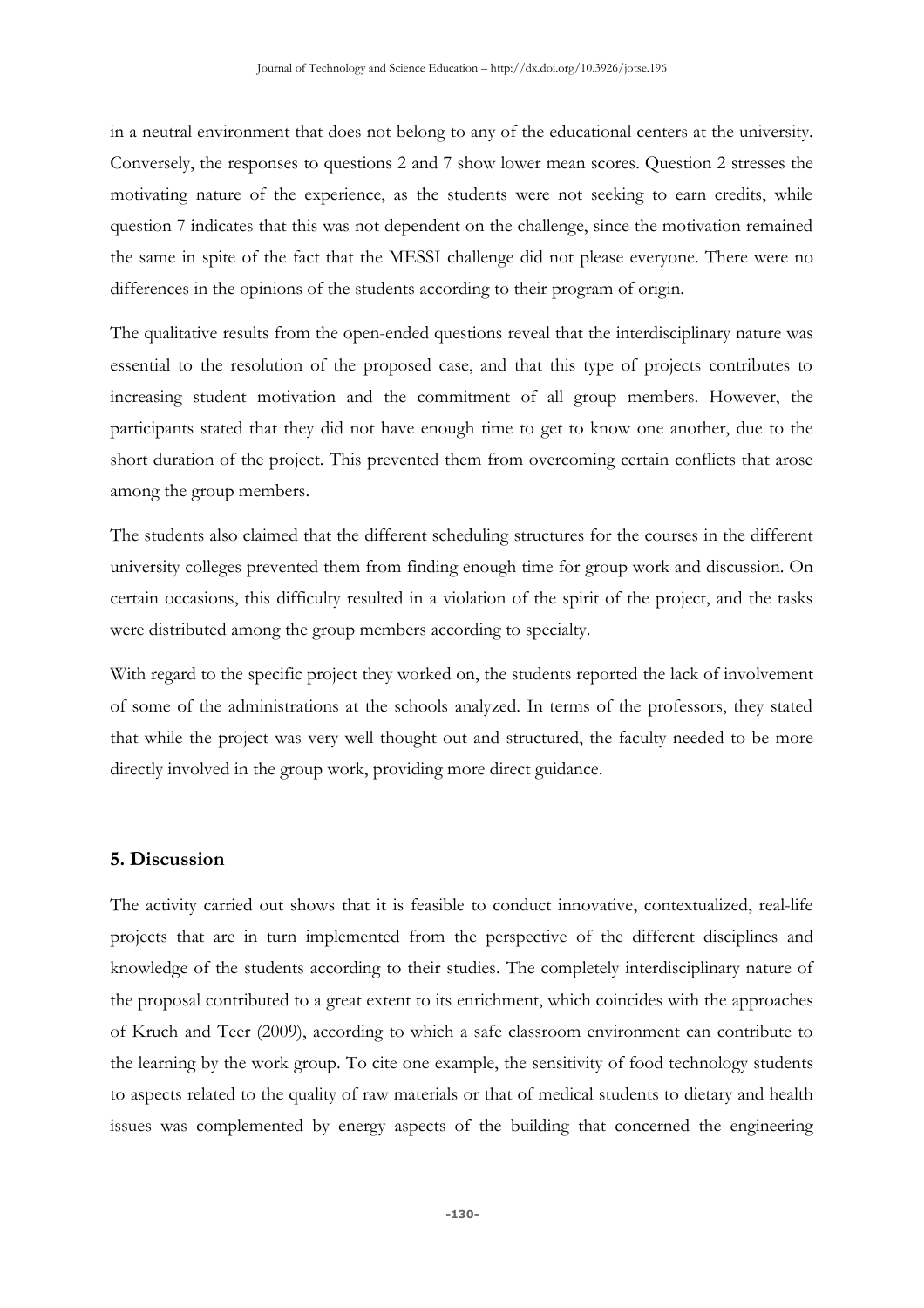students and the complementary activities that the children using the cafeteria could engage in, which were of interest to the psychology students.

One of the most important components in creating what Vaatstra and Vries (2007) refer to as an activating learning environment is the opportunity to apply theoretical knowledge to real-life problems or authentic cases (in this case, the management of a school cafeteria at an existing school). An environment of this type is characterized by the active manner in which the students structure and organize their knowledge through problem solving and the application of this to specific cases. This results in greater retention and comprehension of the contents studied and greater ability to apply this knowledge in practice. In other words, this type of environments contributes to helping students understand why, how and when they can apply their knowledge (Vaatstra & Vries, 2007). Consequently, it would be important to increase the offer of activities of this type and to monitor the participants to find out what incidence these projects have had on their subsequent entrance into the labor force, given the many benefits that teamwork has for labor contexts, contributing to increased productivity and satisfaction of work team members, among other aspects (Kruch & Teer, 2009).

In order to carry out this type of projects, it is essential to obtain the commitment of the different agents involved, both professors and students, since it requires an effort over and beyond the tasks that both groups have already been assigned. The success of this type of projects also requires a predisposition towards interdisciplinarity and a global vision on the part of the university, manifested by facilitating things as simple as adequate work spaces and coordinating schedules among the different colleges. These same aspects have been stressed by Boden et al. (2011) as barriers to interdisciplinary work, along with the strongly hierarchical structure that characterizes universities.

In addition, Öberg (2009) suggest that interdisciplinary work requires the creation of a common starting point, which necessitates the discussion of matters such as quality and credibility from the perspective of the different disciplines. With regard to the activity described here, the professors involved in the project required numerous meetings to agree upon the details of a project in which all the disciplines represented were equally reflected.

Likewise, the experience poses a series of questions, such as how this type of proposal fits in the different curricula, the appropriateness of the participation of external bodies in the evaluation of the projects and the desirability of maintaining a certain degree of flexibility in the evaluation rubric, giving the professors the option of adding or changing the indicators according to the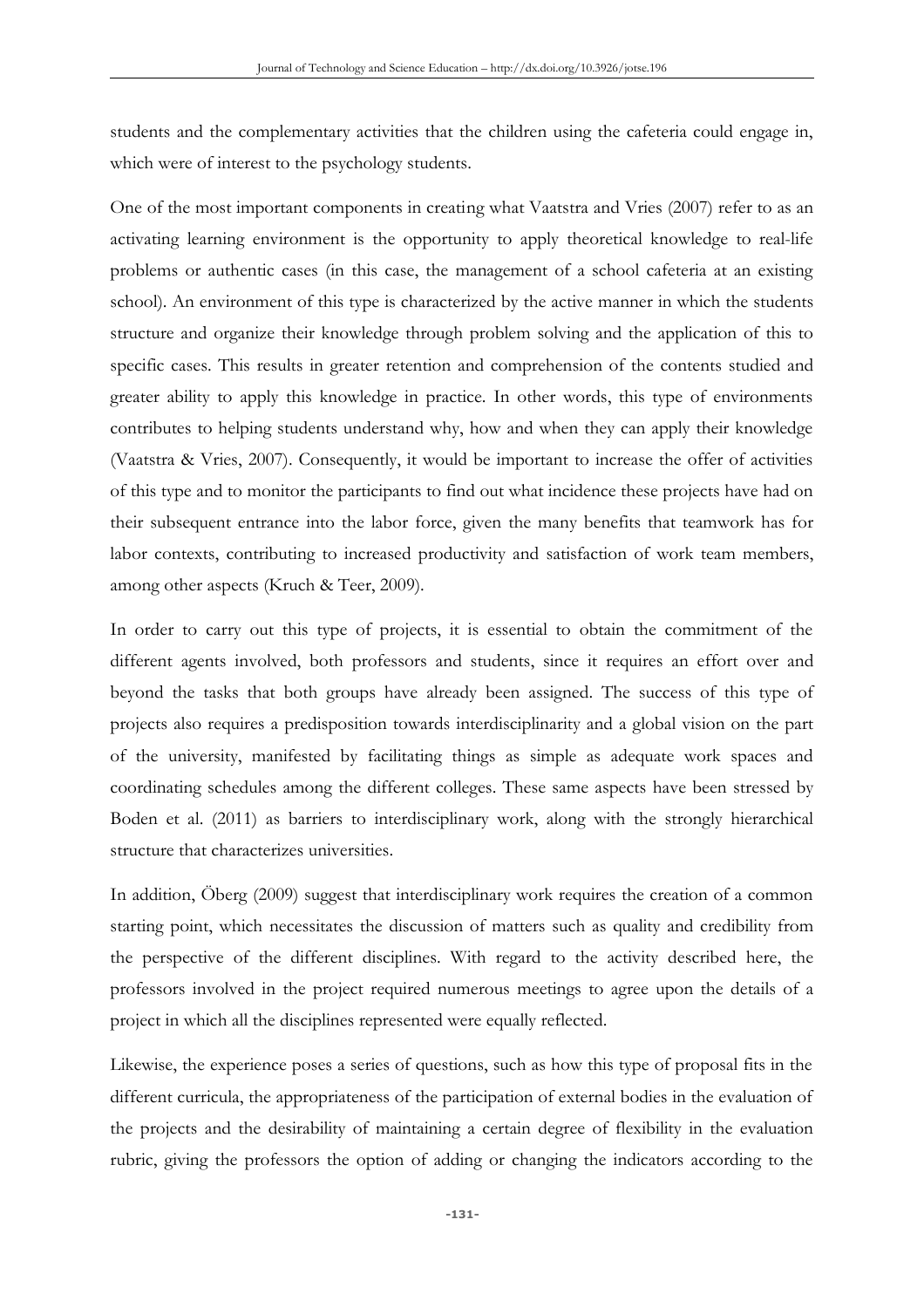work synergies that emerge. In spite of these doubts, we believe that the experience conducted can be an interesting starting point to propose the completion of final degree projects (FDP) based on real-life proposals and of a strongly interdisciplinary nature.

With regard to limitations, it must be stressed that the students' lack of experience in carrying out projects based on real-life proposals and that require interdisciplinary work leads us to believe that it would be recommendable for it to have a longer duration. It is important to enable the students to obtain real knowledge of the location being studied, to become acquainted with the other team members and for the suggested proposals to have the time to mature. In this respect, Klein (1990, cited in Woods, 2007) conceives interdisciplinary learning as a communicative action and believes that the very skills that are required for interdisciplinary problem solving constitute a form of knowledge. The development of theses skills and knowledge has a lot to do with the negotiation capacity of the team members; this capacity is acquired progressively through interaction.

Furthermore, the short time allowed for the project prevented any observations to be made about whether there was an evolution in the different aspects that Amey and Brown (2005) consider to be key for their model of interdisciplinary collaboration in the different student teams. Specifically, these are a discipline-focused orientation (which would transition from an initial mastery phase to a third integrative phase), a commitment to knowledge (progressing from expert to collaborative), a work-centered orientation (transitioning from individual to team) and leadership (shifting from "top-down" to "at the service of"). It would be interesting for future studies to closely monitor the different student teams in order to discover the factors that promote or limit the progress in each of these aspects within the university context.

## **6. Conclusion**

As a general conclusion regarding the experience conducted and summarized in this article, it should be pointed out that the interdisciplinary nature of the project was essential for providing a solution to the proposed case. It can be concluded that this type of projects contributes to increasing student motivation and the commitment of each team member. This type of interdisciplinary projects involving real-life educational management builds relevant competences for the professional world and fulfils the chief characteristic of competence-based training, which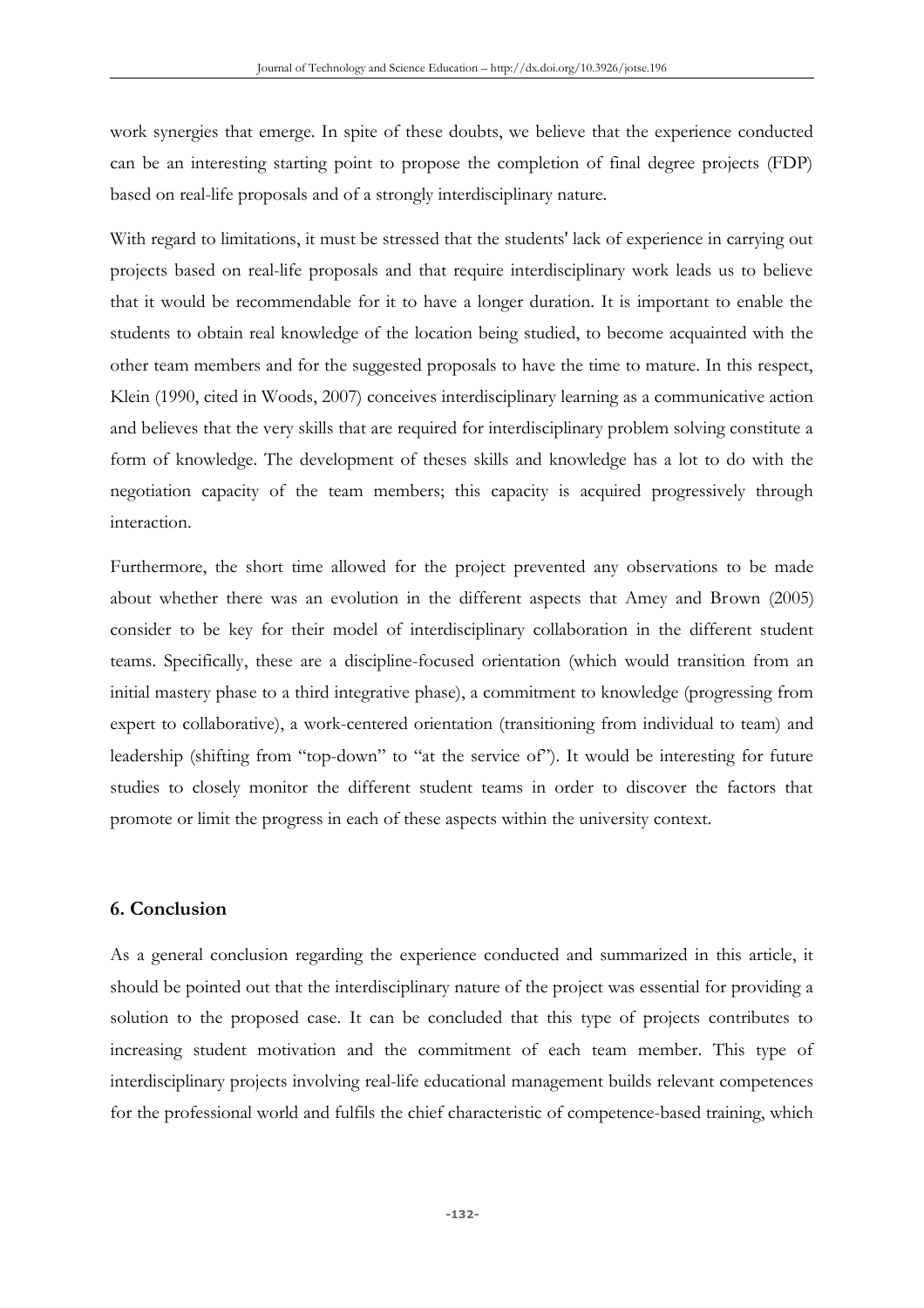is to integrate disciplines, knowledge, kills, practices and values in order to train good professionals.

## **References**

- Amey, M.J., & Brown, D.F. (2005). Interdisciplinary collaboration and academic work: A case study of a university-community partnership. *New directions for teaching and learning*, 102, 23-35. <http://dx.doi.org/10.1002/tl.194>
- Boden, D., Borrego, M., & Newswander, L.K. (2011). Student socialization in interdisciplinary doctoral education. *Higher Education*, 62, 741-755. <http://dx.doi.org/10.1007/s10734-011-9415-1>
- Holley, K. (2009). The challenge of an interdisciplinary currículum: A cultural analysis of a doctoral-degree program in neuroscience. *Higher Education*, 58, 241-255. <http://dx.doi.org/10.1007/s10734-008-9193-6>
- Kruch, S.E., & Teer, F.P. (2009). Interdisciplinary student teams projects: A case study. *Journal of Information Systems Education*, 20(3), 325-330.
- Long, K.A. (2001). A reality-oriented approach to interdisciplinary work. *Journal of Professional Nursing*, 17(6), 278-282. <http://dx.doi.org/10.1053/jpnu.2001.28183>
- Markham, T. (2003). *Project-based learning handbook* (2nd ed.). Novato, CA: BuckInstitute for Education.
- Nikitina, S. (2006). Three strategies for interdisciplinary teaching: Contextualising, conceptualizing, and problem-centring. *Journal of Curriculum Studies*, 38(3), 251-271. <http://dx.doi.org/10.1080/00220270500422632>
- Öberg, G. (2009). Facilitating interdisciplinary work: Using quality assessment to create common ground. *Higher Education*, 57, 405-415. <http://dx.doi.org/10.1007/s10734-008-9147-z>
- Posada R. (2004). Formación superior Basada en competencias: Interdisciplinariedad y trabajo autónomo el estudiante. *Revista Iberoamericana de Educación*, 18. Organización de Estados Iberoamericanos.